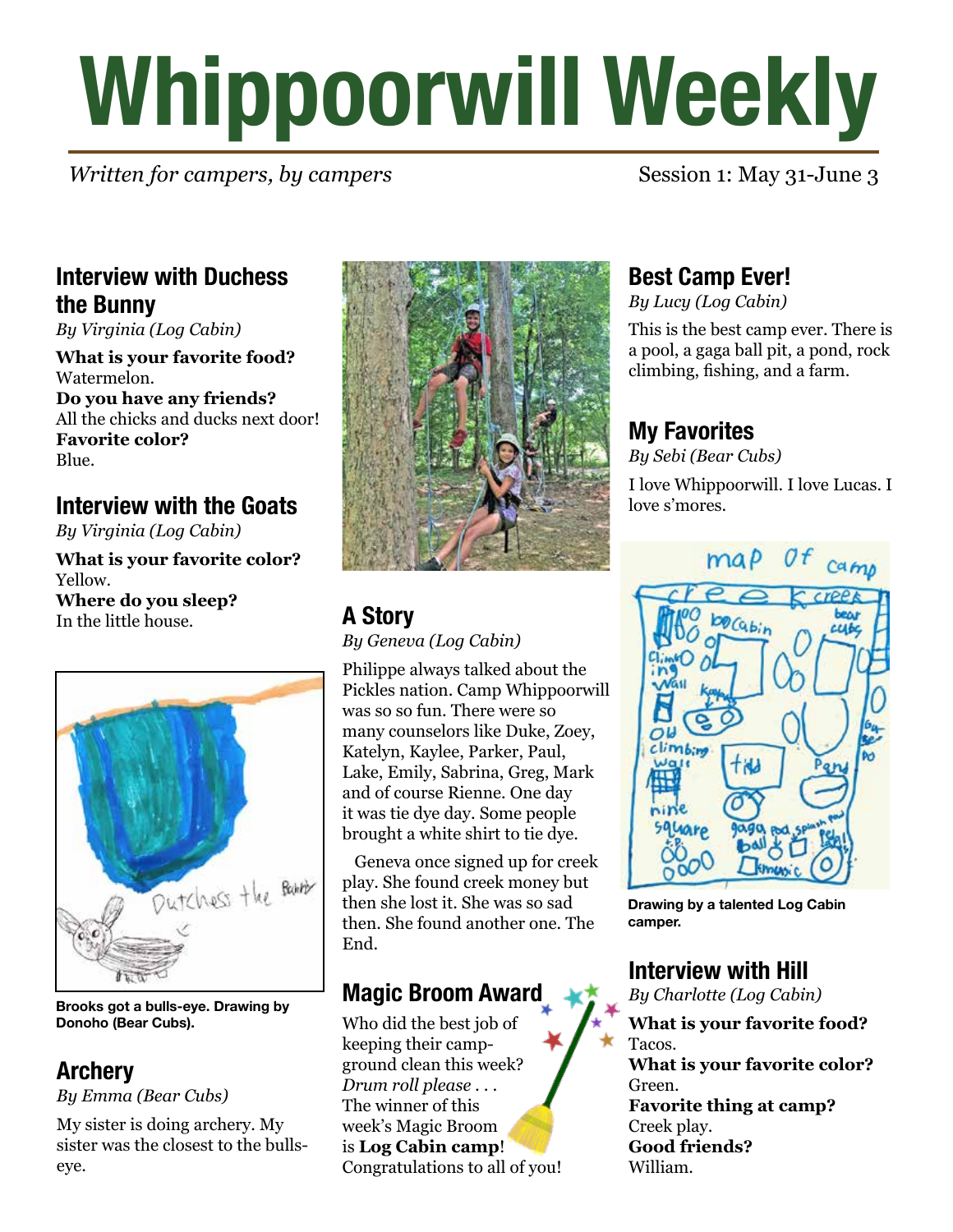#### **Best Friend**

*By Virginia (Log Cabin)*

I met a new friend today. She was nice. She was funny. She was playful. She was creative. She was a good friend.



#### Friends are

nice. Friends are fun. It is the best thing that was done. **The Pond and Creek**



#### **My Favorites**

*By Wade (Bear Cubs)*

I love soccer and Whippoorwill Camp. My favorite colors are orange and green. I love my friends and family.

#### **About Whippoorwill**

*By Summer (Log Cabin)*

This is my first time at camp. Camp is a memory to me and you. If you go to this camp you are lucky! Goodbye.

## **A Great Day!**

*By Hailey (Log Cabin)*

I did art and then visited with Pip and Squeak, the pigs, and the goats. I had a great day!



#### **Drawing by Charlotte (Log Cabin)**

*By Mirabella (Log Cabin)*

We spotted a school of tiny fish in the pond at 2 p.m. On Monday, during 4th period, Log Cabin caught 30 plus crawdads at creek play. Teepee caught 45 crawdads.

#### **Duke, Harper and Philippe**

*By William (Log Cabin)*

Duke's favorite color is blue. Harper is playing Twister at gazebo games. She says it's very hard. Philippe is playing Sorry. He says it's fun.



**Drawing by Madeline (Log Cabin)**

#### **Interview with the Goats**

*By Lewis (Log Cabin)*

**Do you eat everything?** Almost. **When did you go to the bathroom?** An hour ago. **Are you hungry?**  Yes!!



**Drawing by a talented Log Cabin camper.**

#### **Jokes from Counselor Laura Grace!**

**Why did the banana cross the road?** Because he wanted to!

**Why did everyone cross the road?** To get to Whippoorwill!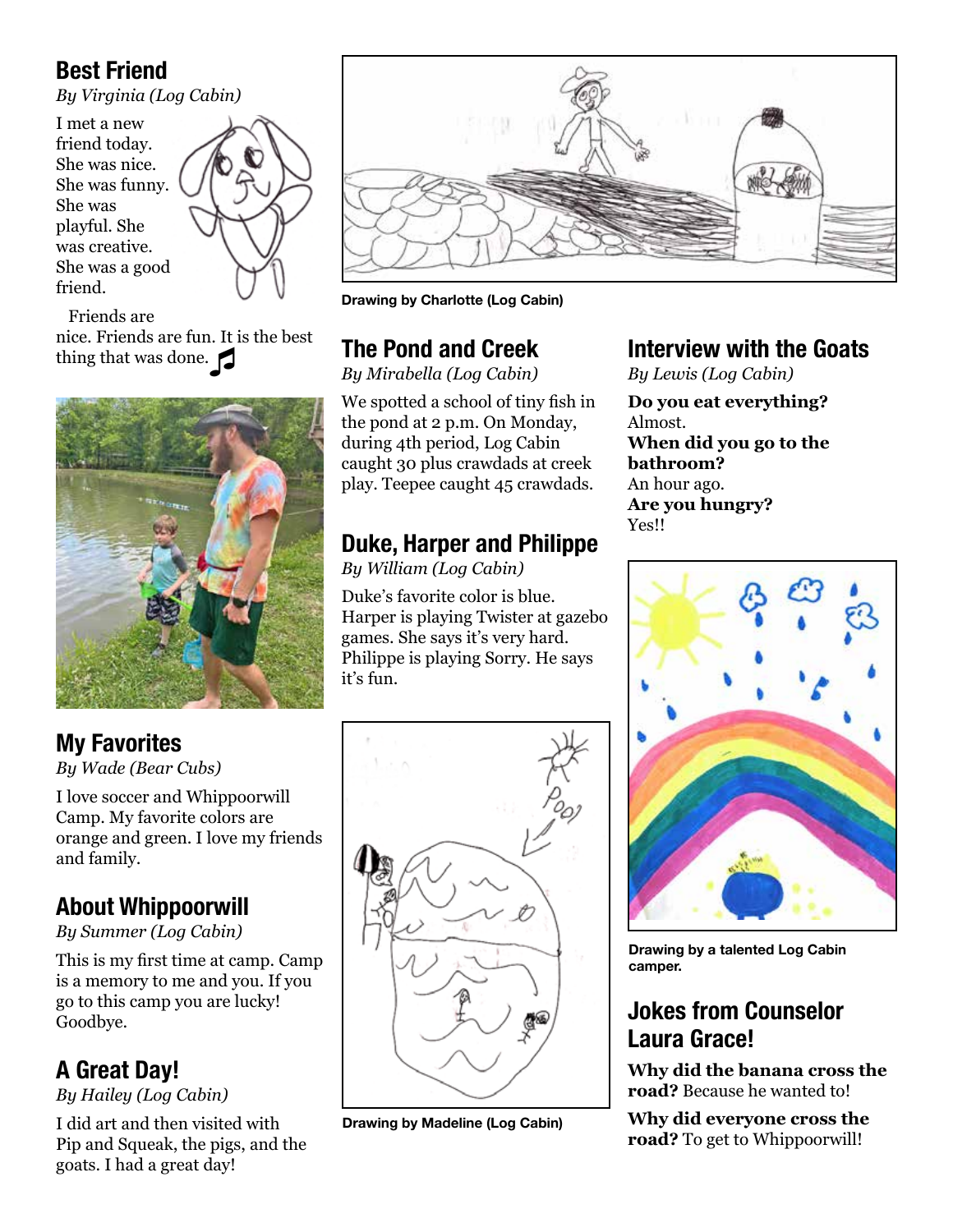

**Drawing by Matilda (Log Cabin)**

#### **Camp Activities**

*By Matilda (Log Cabin)*

Farming is a very great activity to do. I love the farm. If you want fun stuff come to Mr. Duke. He does gaga ball, he does creek play, and even zipline! He is a good teacher.

#### **The Pigs**

*By Drew (Log Cabin)*

Have the pigs been lazy? Yes! Has the pig in the house been sleeping? Yes!



**Drawing by Oliver (Bear Cubs)**

#### **Whippoorwill Song**

*By Cora (Log Cabin)*

Once at Whippoorwill there was a song that goes like this . . .

Gone to bed has the setting sun, Night is coming and day is done. Whipporwill, Whippoorwill, Has just begun.

#### **Found at Camp**

*By Georgie (Log Cabin)*

100 crawdads found! Students find thousands of crawdads. Unicorn found! Georgie found a unicorn!



**Drawing by Zachary (Bear Cubs)**

#### **What the Goats Like**

*By Lucy (Log Cabin)* Goats like food. They also like shade.

#### **Cora's Day**

*By Camille and Perrine (Log Cabin)*

Cora's day was good. She did these activities:

- farming
- sculpy pens
- friendship bracelets





**Drawing by a talented Log Cabin camper.**

#### **Naomi and Friends**

*By Noah (Bear Cubs)*

Naomi and her friends are absolutely amazing and SO cool. It is completely life-changing the first time you meet them. I am astonished! They can withstand ANY challenge easily. They are sooo cool.